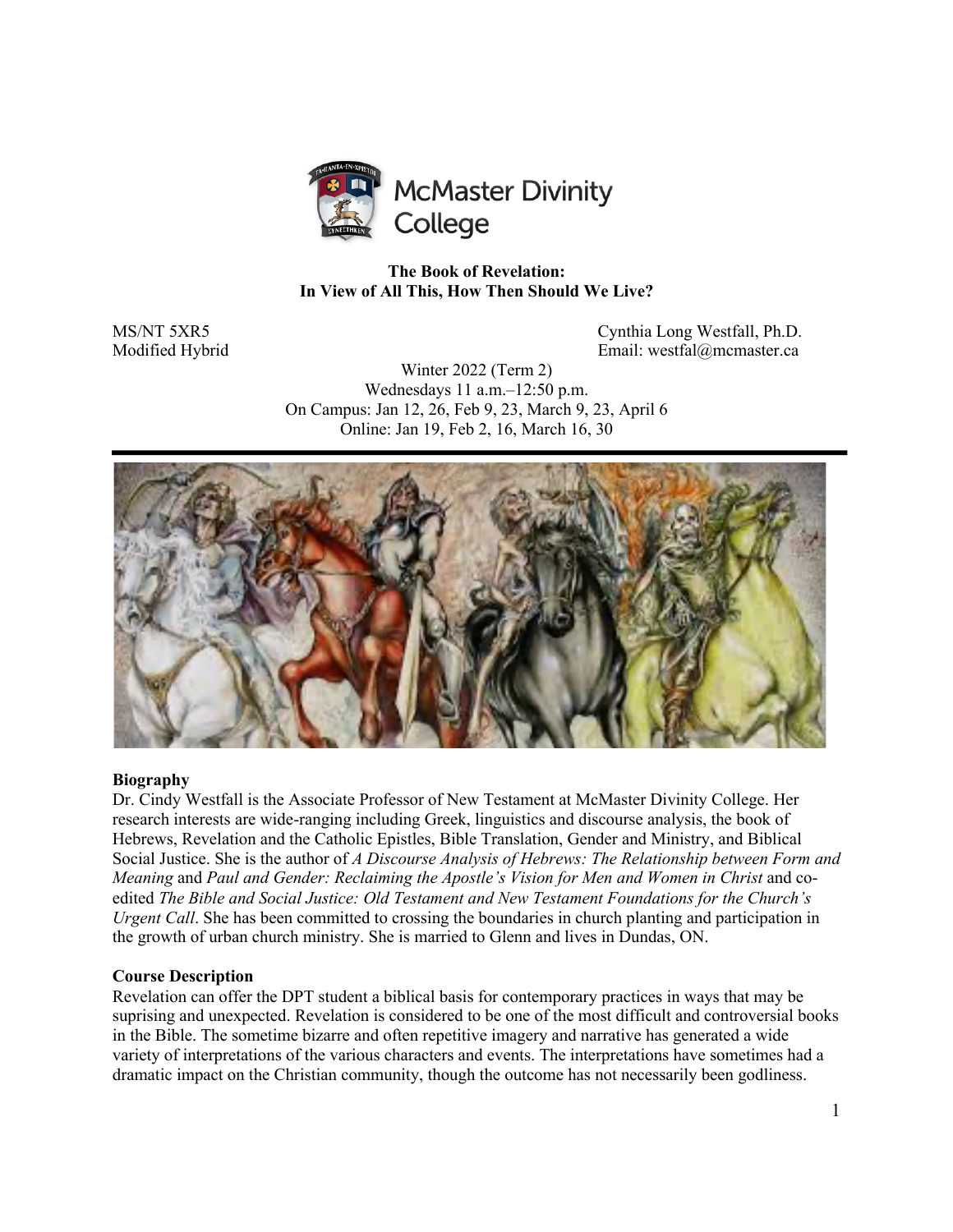This course particularly focuses on the overall impact and message of Revelation within its sociohistorical and apocalyptic context, with responsible and effective contextualization in the  $21<sup>st</sup>$  century. We will discover a book that leads us into a direct encounter with God and which transforms our lives in the present.

This class is an exegetical and interpretative study of the Book of Revelation in English translation. It involves an acquaintance with structure, content, message, context and other interpretive issues of Revelation as well as its meaning for today in discipleship, community and ministry.

### **Course Objectives**

Specific Objectives – Through reading, lectures, discussion and assignments the student will: *Knowing:*

- Grasp the message and structure of Revelation as a whole and discern its relationship to the individual, the church, society and global contexts.
- Apply exegetical principles that bring the diverse horizons together of the Old Testament contexts, the New Testament contexts and our contemporary contexts.

#### *Doing:*

- Practice serving as a resource for the church as others as you share your expertise, sources and research with the class
- Through reading, research and writing, engage in practice-led research on the Book of Revelation that addresses your research question, and informs your practice of ministry

### *Being*:

- Be interpreted as an individual by the Book of Revelation in order to deepen your integration who you are and where you are with your practice and your research
- Allow the text to motivate, form and transform righteousness, hope and worship

### **Course Requirements**

#### *Class Participation* (10%)

Student participation will be in a hybrid format involving both in-class and online participation based on the readings for the week and any online videos. Following the introduction of the first day, students will come to class prepared to discuss their impressions of the portion of the Book of Revelation studied for that day

- Key theological insights
- Items of particular exegetical interest or controversy
- Possible applications to contemporary Christian living

### *Reading* (10%)

The required reading for the course is 4,000 pages. The student will read the core texts and select appropriate reading on Revelation (particularly as it relates to their research question) and submit on A2L a list of books and number of pages read on **April 8**.

### **Core Texts**

Blackwell, Ben C. et al. *Reading Revelation in Context*. Grand Rapids, MI: Zondervan, 2019. DeSilva, David. *Discovering Revelation: Content, Interpretation, Reception*. DBT. Grand Rapids, MI: Eerdmans, 2021.

### **Textbook Purchase**

All required textbooks for this class are available from the College's book service, READ On Bookstore.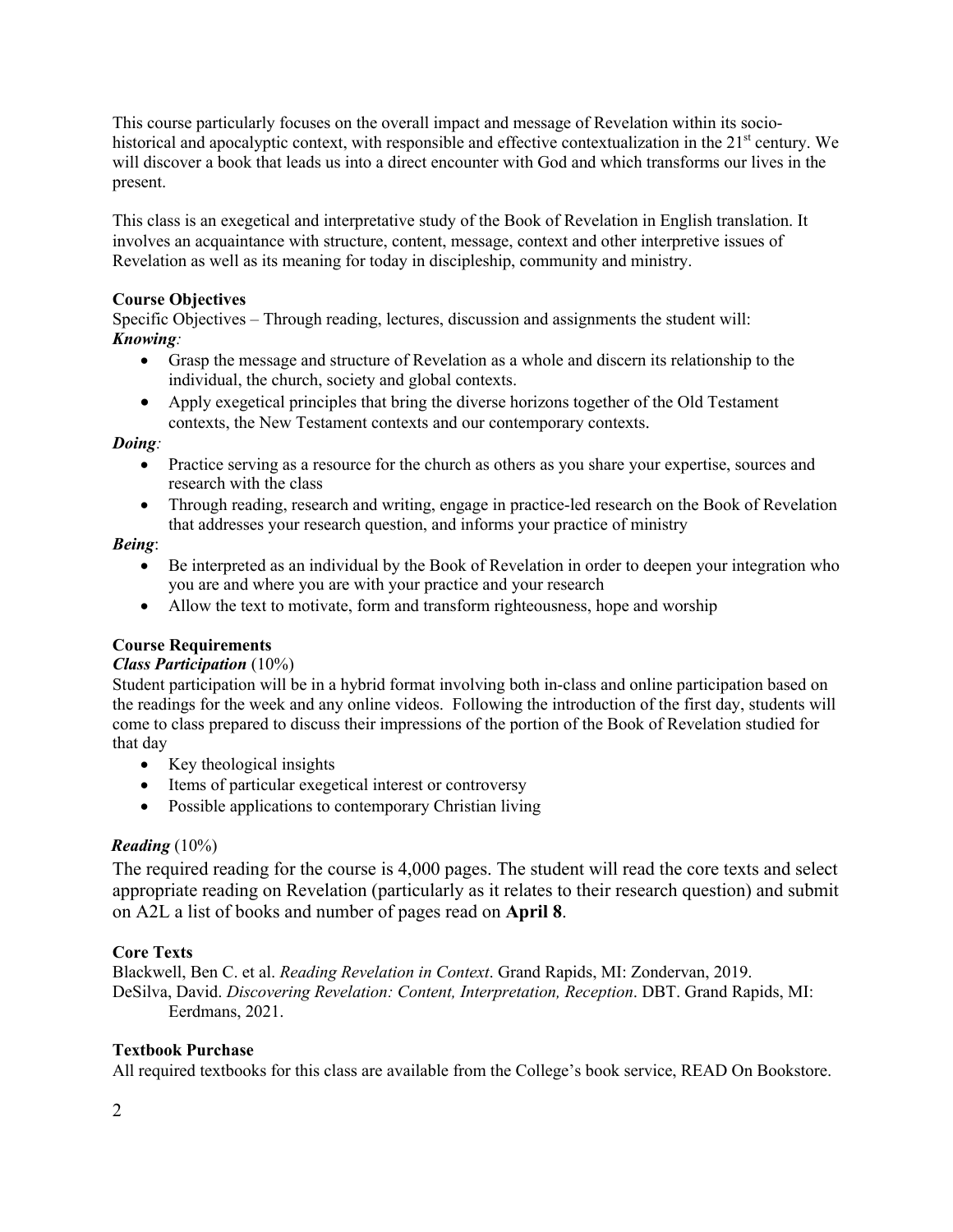Texts may be purchased on the first day of class. For advance purchase, you may contact READ On Bookstore, 5 International Blvd, Etobicoke, Ontario M9W 6H3: phone 416.620.2934; fax 416.622.2308; email **books@readon.ca**. Other book services may also carry the texts.

### *Written Assignments*

### **Preliminary Annotated Bibliography & Presentation** (10%)

The student will develop an annotated bibliography of approximately 5–10 resources (at least 1,500 pages) that are the most informative related to the area of your research interest, and write a 100-150 word annotation for each resource. **Follow the MDC Style Guide for your bibliography entries.** Relevant resources previously read for other courses may be submitted (mark with \*). This is your summary of the best sources available in your area of interest. **Submit this assignment to A2L in PDF form on Friday, February 4. The bibliography will be presented in class on February 9.** 

# **Summary of Biblical and Theological Foundations** (25%)

Utilizing material from the class sessions, online materials and reading the student will describe the biblical and theological basis for *your specific practice-led research* in Revelation. **The paper will be approximately 3,000 words (12 pages), and submitted to A2L in PDF form by 11:59 p.m. Friday February 25.**

Include footnotes and bibliography. For all matters of style and form, consult the McMaster Divinity College Style Guidelines for Essays and Theses: https://mcmasterdivinity.ca/resources-forms/mdc-style-guide/

# **Major Paper on Practice-Led Research in Revelation** (40%)

The student will demonstrate practice-led research through a particular focus/interest in Revelation and be prepared to discuss their research with the class. Their paper will include an introduction, five sections and a conclusion (subheadings are advised):

- Clearly explain how the paper is rooted based in your identity, experiences and practice
- Explore the challenges and problems that provoke this study (i.e. Why does this ministry practice need to be addressed?)
- Identify and develop a procedure for a methodology suitable for researching this topic.
- Integrate the biblical and theological foundations for practice from your previous paper with appropriate revisions
- A consideration of new approaches to address and improve ministry practice (local and beyond) and reflection on the application to your own ministry.

**The paper will be approximately 8,000 words. Submit to A2L in PDF form April 6 by 11:00 a.m.** Include footnotes and bibliography. For all matters of style and form, consult the McMaster Divinity College Style Guidelines for Essays and Theses: https://mcmasterdivinity.ca/resourcesforms/mdc-style-guide/

# **Class Presentation of Research**

Present/summarize where you are in your research in the final class on **April 6.**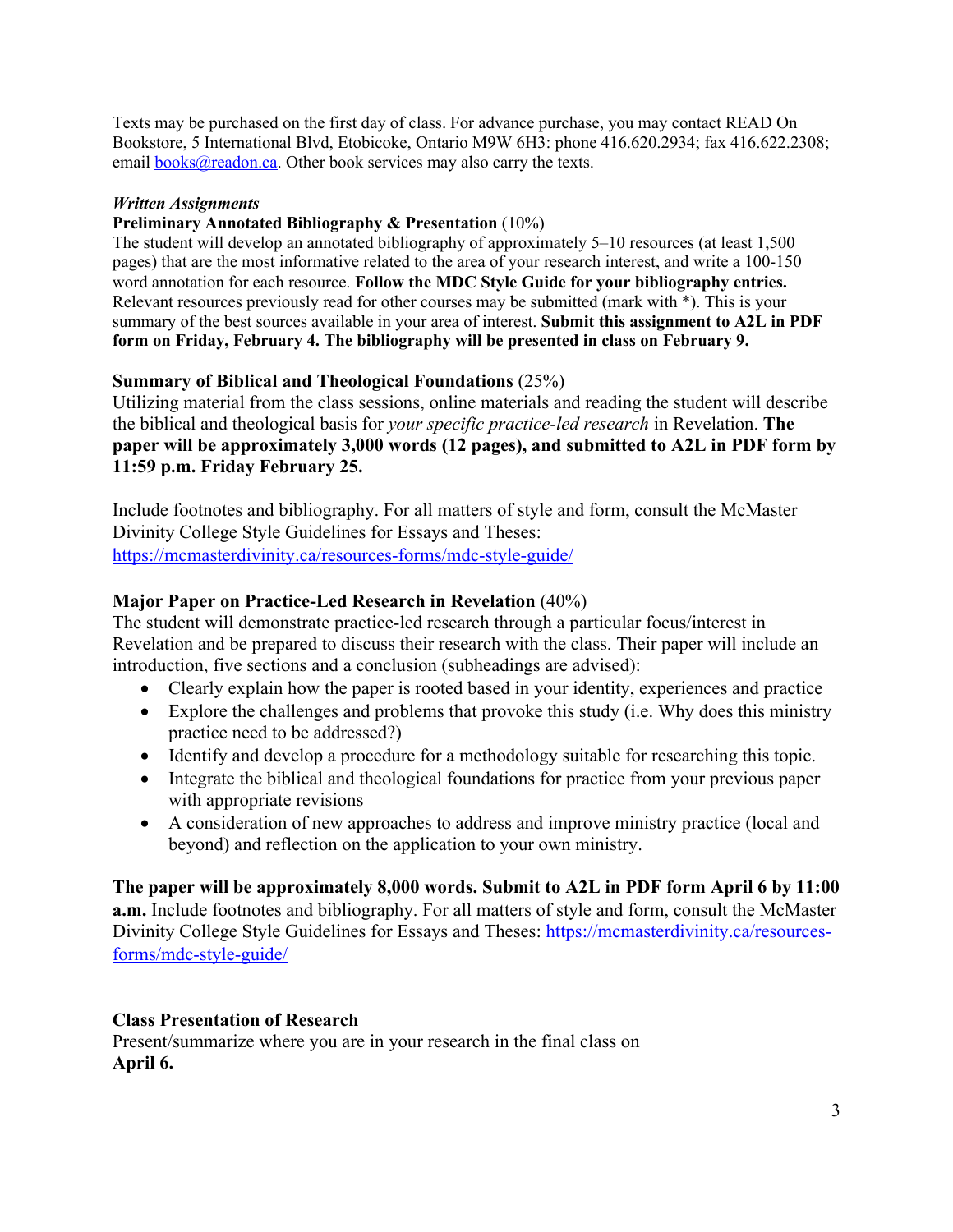# *Course Assessment Summary*

| <b>Online Participation</b>                           | $10\%$ |
|-------------------------------------------------------|--------|
| Reading                                               | 15%    |
| Preliminary Annotated Bibliography & Presentation 10% |        |
| Summary of Biblical and Theological Foundations 25%   |        |
| Paper on Revelation                                   | 40%    |

## *Classroom Behaviour*

### **Attendance**

- Students should be on time to class or be prepared to offer an explanation to the professor.
- Students are expected to stay for the entire class session, unless arranged in advance.
- Online attendance and watching any course videos is similarly expected
- Absence from more than 2 classes (or the equivalent) will result in grade penalties

### **Participation**

- Please respect the opinions of others without disrespect or ridicule, even if you do not agree with them. However, feel free to respond logically and critically in an orderly manner.
- Students are not expected to be doing work on any other subject except that which is appropriate in the course outline.
- Students are not to carry on off-topic conversations in class.
- Students are not to access e-mail, send or receive text messages, surf the net, etc., while class is in session
- Students may eat or drink in class if they do not distract others and they clean up their desks.

Students who fail to respect these guidelines may lose participation points and/or be dismissed from the class.

### **Academic Honesty**

Academic dishonesty is a serious offence that may take any number of forms, including plagiarism, the submission of work that is not one's own or for which previous credit has been obtained, and/or unauthorized collaboration with other students. Academic dishonesty can result in severe consequences, e.g., failure of the assignment, failure of the course, a notation on one's academic transcript, and/or suspension or expulsion from the College.

Students are responsible for understanding what constitutes academic dishonesty. Please refer to the Divinity College Statement on Academic Honesty ~ https://mcmasterdivinity.ca/rules-regulations/

### **Gender Inclusive Language**

McMaster Divinity College uses inclusive language for human beings in worship services, student written materials, and all its publications. It is expected that inclusive language will be used in chapel services and all MDC assignments. In reference to biblical texts, the integrity of the original expressions and the names of God should be respected, but you will need to use gender-inclusive language for humans, and you will need to quote from a gender-inclusive version such as the following: NRSV (1989), NCV (1991), TEV/GNB/GNT (1992), CEV (1995), NLT (1996), TNIV (2005), and the Common English Bible (CEB 2011).

### **Style**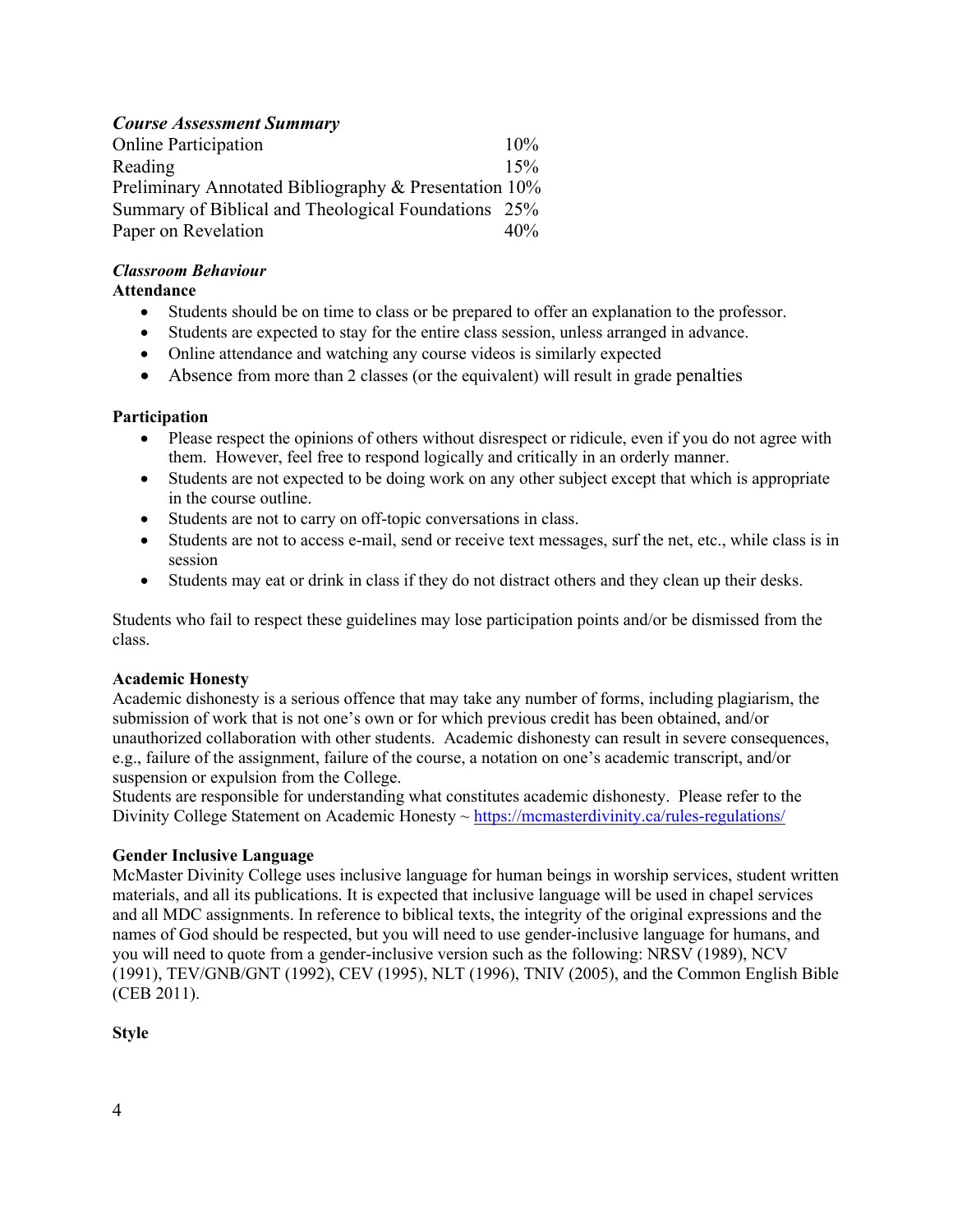All stylistic considerations (including but not limited to questions of formatting, footnotes, and bibliographic references) must conform to the McMaster Divinity College Style Guidelines for Essays and Theses https://mcmasterdivinity.ca/resources-forms/mdc-style-guide/

Failure to observe appropriate form will result in grade reductions.

### **Appointments**

Contact me if I can assist you in any way via E-mail (most effective): westfal@mcmaster.ca Friend me on Facebook and send me a message!

### **Office hours (Rm 242)**:

Tuesday 2–4 Wednesday 1–3 Available by appointment in person or on Zoom calls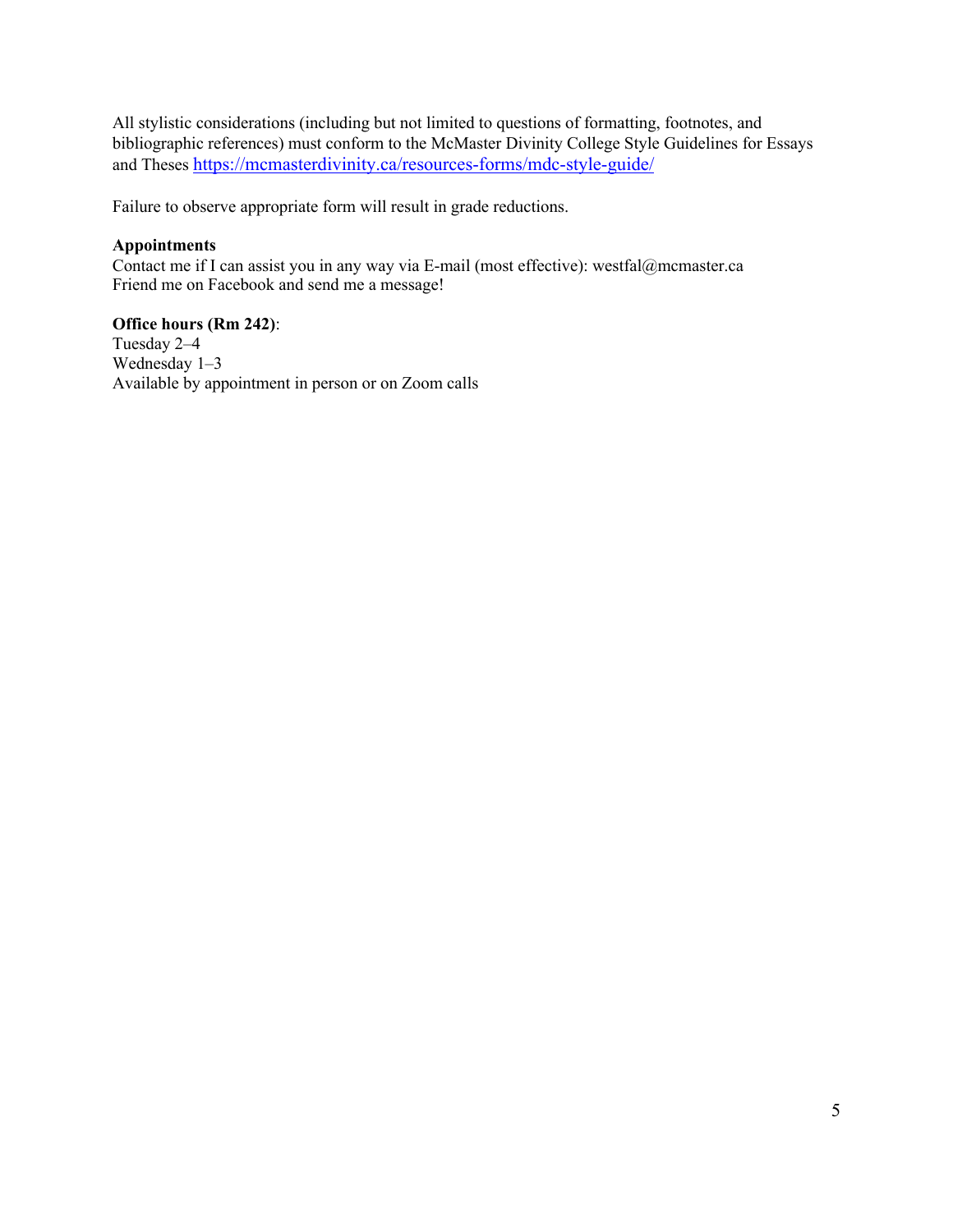# **MS 5XR5 Weekly Schedule**

| <b>Date</b> | Passage                                                       | Reading                                                    |  |
|-------------|---------------------------------------------------------------|------------------------------------------------------------|--|
|             |                                                               | Passage from Revelation<br>DeSilva on the passage/material |  |
|             |                                                               | Revelation in Context on the passage                       |  |
|             |                                                               |                                                            |  |
| Jan 12      | Syllabus & Introduction                                       | DeSilva: 1-54                                              |  |
| On campus   |                                                               | RRC: 19-36                                                 |  |
| Jan 19      | Opening vision                                                | Rev 1; DeSilvs: 55-68                                      |  |
| Online      | Revelation 1                                                  | RRC: 37-44                                                 |  |
| Jan 26      | Letters to churches                                           | DeSilva 69-88                                              |  |
| On campus   | Revelation 2-3                                                | RRC: 45-51                                                 |  |
| Feb 2       | Scene in Heaven                                               | DeSilva 89-105                                             |  |
| Online      | Revelation 4                                                  | RRC: 52-58                                                 |  |
| Feb 4       | Annotated Bibliography due 11:59 p.m.                         |                                                            |  |
|             |                                                               |                                                            |  |
| Feb 9       | <b>Presentation of Annotated</b>                              | DeSilva 106-24                                             |  |
| On campus   | <b>Bibliography</b><br>Seals, Revelation 5-8:1                | RRC: 59-79                                                 |  |
| Feb 16      | Trumpets                                                      | DeSilva, same as 2/9                                       |  |
| Online      | Revelation 8:1-11:19                                          | RRC: 80-108                                                |  |
| Feb 23      | Cast of Characters                                            | DeSilva 125-45                                             |  |
| On campus   | Revelation 12-14                                              | RRC: 109-30                                                |  |
| Feb 25      | Summary of Biblical and Theological Foundations at 11:59 p.m. |                                                            |  |
| Feb 28-     | READING WEEK & INTENSIVE HYBRID WEEK                          |                                                            |  |
| March 4     |                                                               |                                                            |  |
| March 9     | <b>Bowls</b>                                                  | DeSilva same as 2/9                                        |  |
| On campus   | Revelation 15-16                                              | RRC: 131-37                                                |  |
| March 16    | Babylon                                                       | DeSilva 146-66                                             |  |
| Online      | Revelation 17–18                                              | RRC: 138-52                                                |  |
| March 23    | Armageddon & Millennium                                       | DeSilva 167-82                                             |  |
| On campus   | Revelation 19-20                                              | RRC: 153-67                                                |  |
| March 30    | New Heaven, New Earth                                         | DeSilva 182-97                                             |  |
| Online      | Revelation 21-22                                              | RRC: 168-80                                                |  |
| April 6     | Practice-led Research Paper due 11 a.m.                       |                                                            |  |
| On campus   | <b>Presentation of Research during class</b>                  |                                                            |  |
| April 8     | Reading reports due 11:59 p.m.                                |                                                            |  |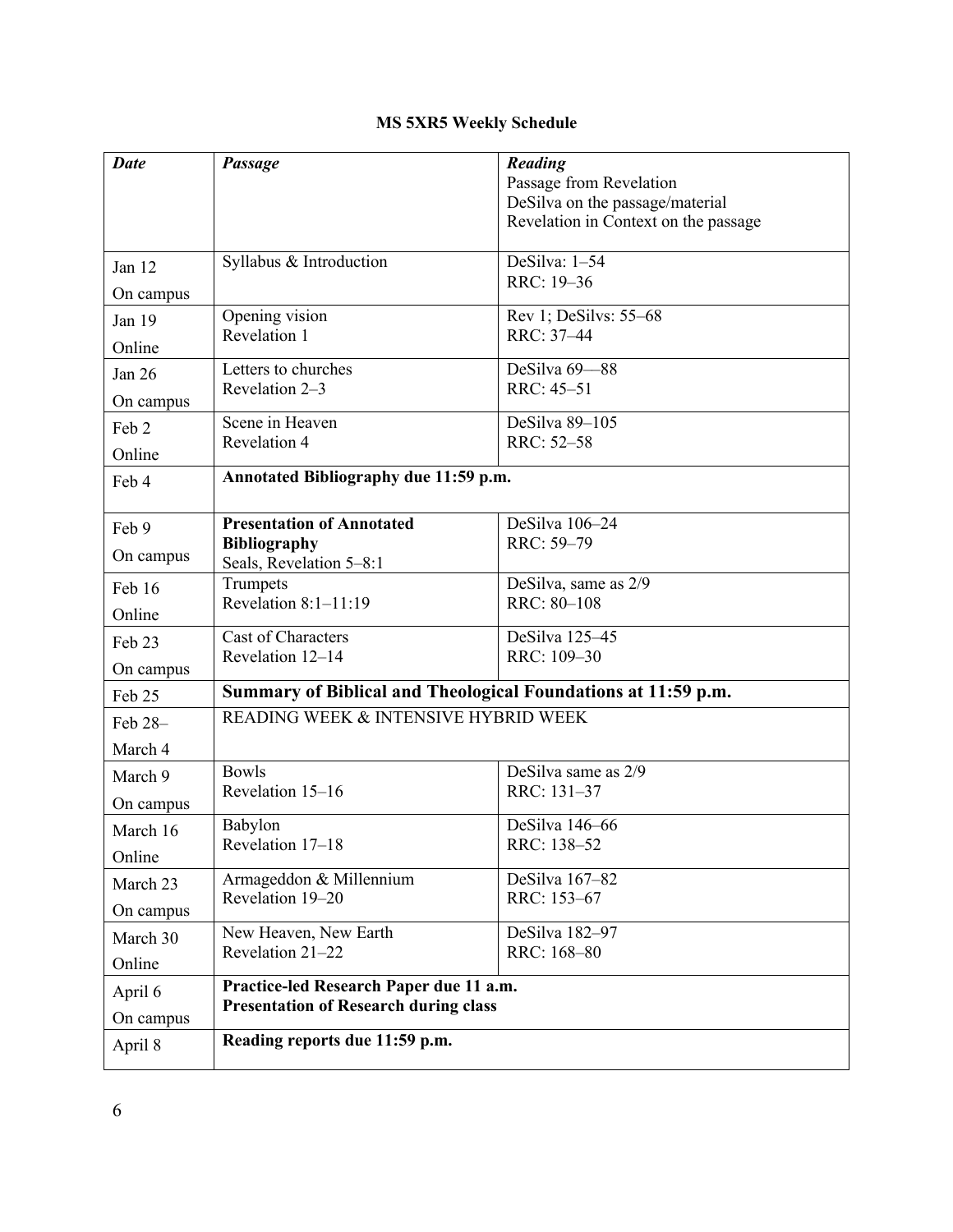#### *Select Bibliography on Revelation Commentaries*

- Aune, David. *Revelation*, 3 vols. WBC. Vol. 1--Dallas: Word, 1997. Vols. 2-3CNashville: Nelson, 1998.CDetailed commentary on the Greek text
- Beale, G. K. *The Book of Revelation.* NIGTC. Grand Rapids, MI: Eerdmans, 1999.
- Beale, G. K. and David Campbell. *Revelation: A Shorter Commentary*. Grand Rapids, MI: Eerdmans, 2015.
- Beasley-Murray, George R. *The Book of Revelation*. NCB. London: Oliphants, 1974.
- Beasley-Murray, George R., Herschel H. Hobbs and Ray F. Robbins. *Revelation: Three Viewpoints*. Nashville: Broadman, 1977.
- Beckwith, I. T. *The Apocalypse of John*. New York: Macmillan, 1922.
- Blackwell, Ben C. et al. *Reading Revelation in Context*. Grand Rapids, MI: Zondervan, 2019.
- Boring, M. Eugene. *Revelation*. [Int] Louisville: John Knox, 1989.
- Boxall, Ian. *The Revelation of St. John*. BNTC. Peabody, MA: Hendrickson, 2006.
- Burr, David D. *The Book of Revelation.* The Bible in Medieval Tradition. Grand Rapids, MI: Eerdmans, 2019.
- Caird, G. B. *A Commentary on the Revelation of St. John the Divine*. HNTC. New York: Harper & Row, 1966.
- Charles, R. H. *The Revelation of St John*, 2 vols. ICC. Edinburgh: T & T Clark, 1920.
- Collins, Adela Yarbro. *The Apocalypse*. NTM. Wilmington: Glazier, 1979.
- DeSilva, David. *Discovering Revelation: Content, Interpretation, Reception*. DBT. Grand Rapids, MI: Eerdmans, 2021.
- \_\_\_\_\_. *Seeing Things God's Way: The Rhetoric of the Book of Revelation.* Louisville, KY: Westminster John Knox, 2009.
- Fanning, Buist M. *Revelation*. ZECNT. Grand Rapids, MI: Zondervan, 2021.

Fiorenza, Elizabeth Schüssler. *Invitation to the Book of Revelation*. Garden City: Doubleday, 1981.

- Ford, J. Massyngberde. *Revelation*. AB. Garden City: Doubleday, 1975.
- Foulkes, Ricardo. *El Apocalypsis de San Juan*. Buenos Aires: Nueva Creación; Grand Rapids: Eerdmans, 1989.
- González, Catherine G. and Justo L. González, *Revelation*. [WestBibComp]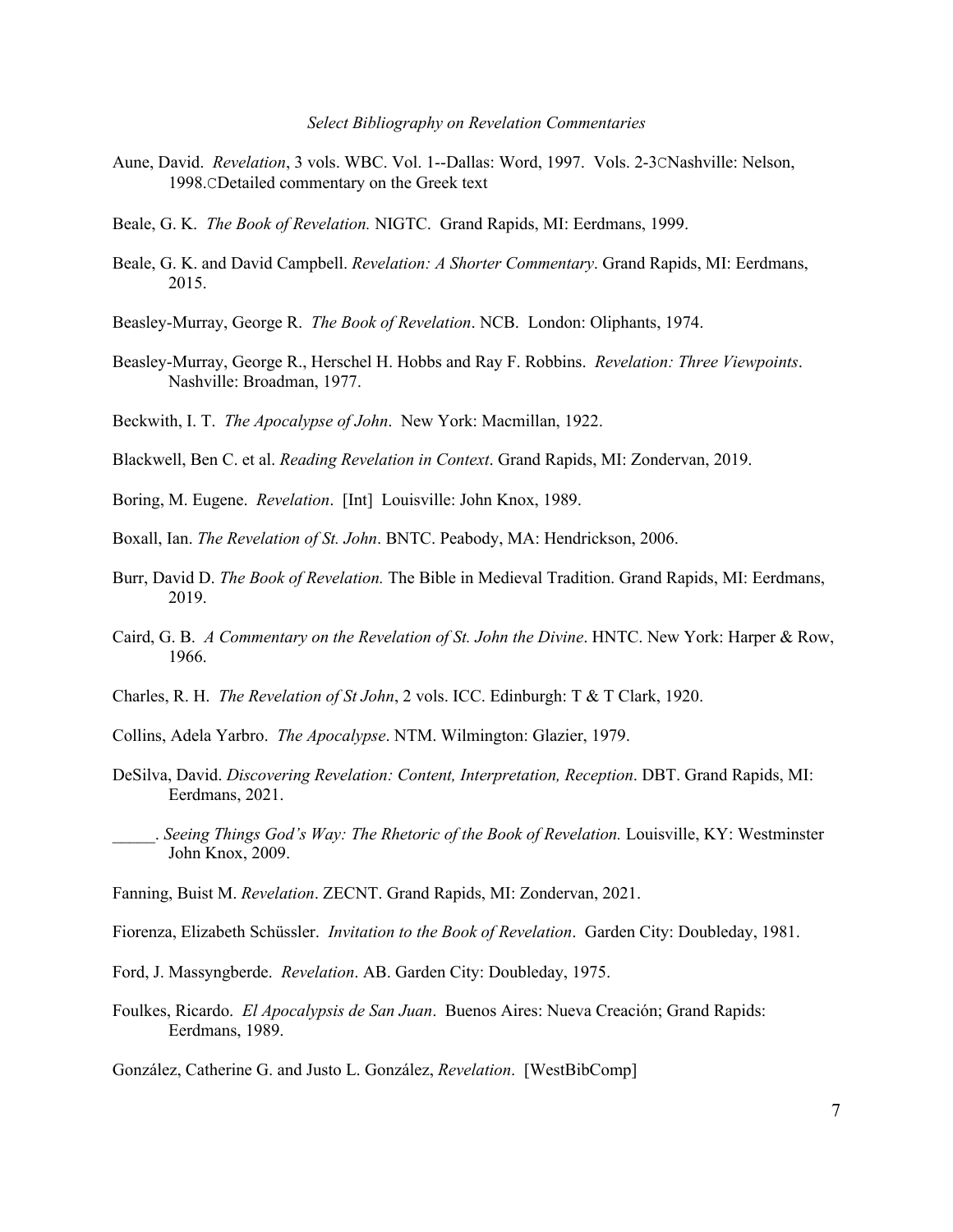Gregg, Steve. *Revelation: Four Views:A Parallel Commentary*. Nashville: Nelson, 1997.

- Hendriksen, William. *More Than Conquerors*. Grand Rapids: Baker, 1944.
- Hughes, Philip E. *The Book of the Revelation*. PNTC. Grand Rapids: Eerdmans, 1990.
- Johnson, Alan. "Revelation." In *Expositor's Bible Commentary*. Ed. Frank E. Gaebelein. Vol. 12. Grand Rapids: Zondervan, 1981. Pp. 399-603.
- Johnson, Dennis E. *Triumph of the Lamb: A Commentary on Revelation*. Phillipsburg: Presbyterian & Reformed, 2001.
- Keener, Craig S. *Revelation*. NIVAC. Grand Rapids: Zondervan, 2000.

Kistemaker, Simon J. *Revelation*. NTC. Grand Rapids: Baker, 2001.

Koester, Craig R. *Revelation: A New Translation with Commentary*. AB. London: Yale University Press, 2015.

\_\_\_\_\_. *Revelation and the End of All Things*. Grand Rapids, MI: Eerdmans, 2018.

- Ladd, George E. *A Commentary on the Revelation of John*. Grand Rapids: Eerdmans, 1972.
- Lupieri, Edmondo. *A Commentary on the Apocalypse of St. John*. Grand Rapids, MI: Eerdmans, 2006.
- Malina, Bruce J. and J. J. Pilch, *Social-Science Commentary on the Book of Revelation*. Minneapolis: Fortress, 2000.

Matthewson, David L. *A Companion to the Book of Revelation.* Eugene, OR: Cascade, 2020.

- \_\_\_\_\_. *Revelation: A Handbook on the Greek Text*. BHGNT. Waco, TX: Baylor, 2016.
- \_\_\_\_\_. *Verbal Aspect in the Book of Revelation*. LBS. Leiden: Brill, 2010.
- Metzger, Bruce M. *Breaking the Code: Understanding the Book of Revelation*. Nashville: Abingdon, 1992.
- Michaels, J. Ramsey. *Revelation*. IVPNTC. Downers Grove: IVP, 1997.
- Morris, Leon. *The Revelation of St. John*. TNTC. Grand Rapids: Eerdmans, rev. 1987.
- Mounce, Robert H. *The Book of Revelation*. NIC. Grand Rapids: Eerdmans, rev. 1998.
- Mounce, Robert H. *What Are We Waiting For*? Grand Rapids: Eerdmans, 1992.
- Murphy, Frederick J. *Fallen Is Babylon: The Revelation to John*. [NT in Context].

Osborne, Grant R. *Revelation*. BECNT. Grand Rapids: Baker, 2002.